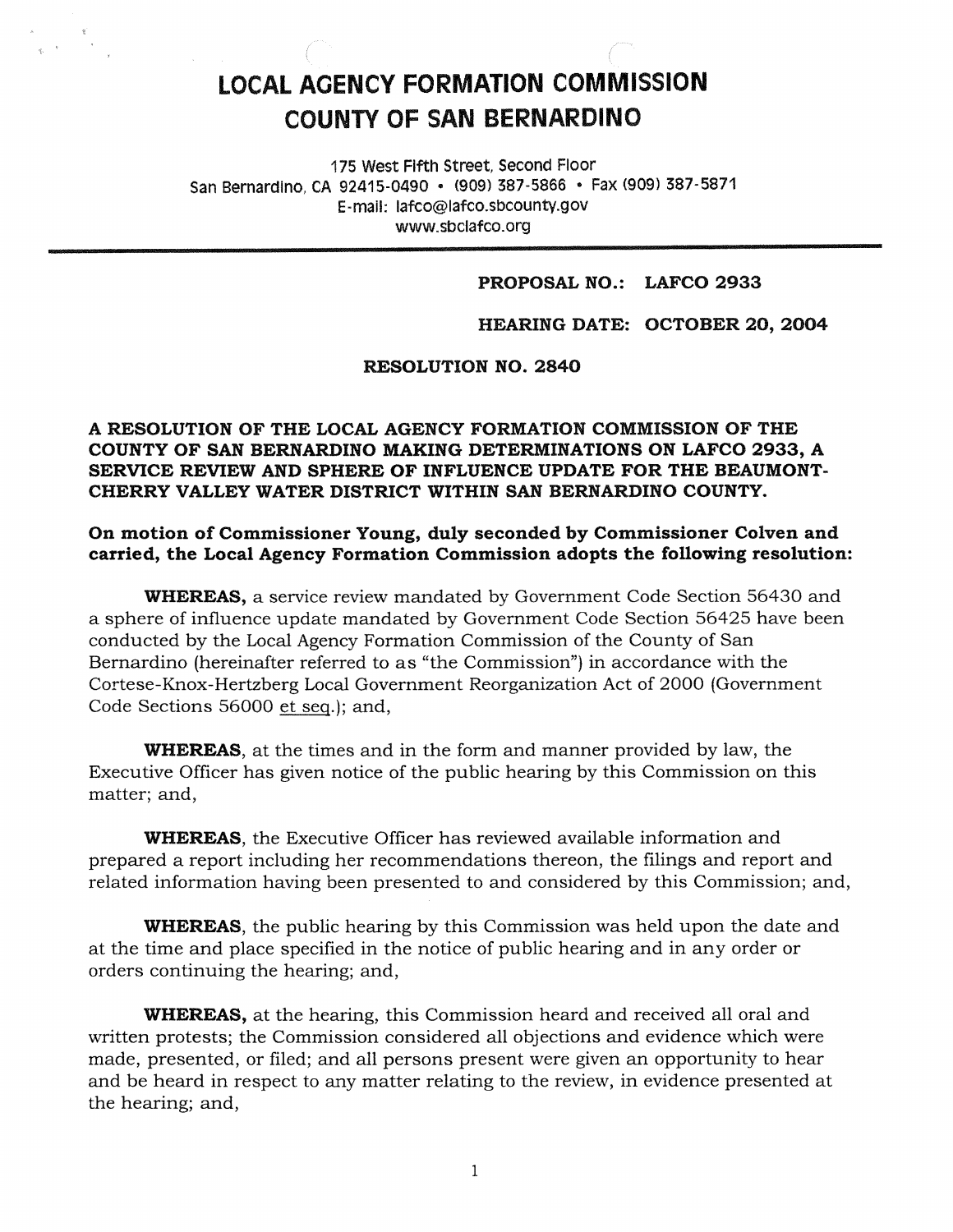### **RESOLUTION NO. 2840**

**WHEREAS,** a statutory exemption has been issued pursuant to the provisions of the California Environmental Quality Act (CEQA) indicating that this service review and sphere of influence update are statutorily exempt from CEQA and such exemption is hereby adopted by this Commission. The Clerk has been directed to file a Notice of Exemption within five working days of adoption of this resolution; and,

**WHEREAS,** based on presently existing evidence, facts, and circumstances filed with the Local Agency Formation Commission and considered by this Commission, it is determined that the sphere of influence for the Beaumont-Cherry Valley Water District should be affirmed as it currently exists, as more specifically described on the map attached to this resolution; and,

**WHEREAS,** the following findings are made in conformance with Government Code Section 56430 and local Commission policy:

1. **Infrastructure Needs and Deficiencies.** The District has an Urban Water Management Plan (UWMP) adopted in 2002, which addresses the District's sphere of influence area within San Bernardino County. The *territory* within the District's sphere of influence primarily encompasses lands used for water production by the District. The UWMP provided does not identify specific infrastructure needs, but does indicate that the District will stabilize its demands on the Beaumont Storage Unit and Edgar Canyon areas, develop recycled water use, capture and percolate stormwater and use imported water for water supply to its customers. In addition, the UWMP indicates that the District's well facilities within San Bernardino County account for 10 of its 19 wells and the production of approximately 4,190 acre feet (calculated for the 2002 report). It also notes that the District has 40 to 50 ponds within the Upper Edgar Canyon area (within San Bernardino County) to capture and percolate storm water.

2. **Growth and Population.** The District's estimated population within its boundaries and sphere of influence is 66,000. Based upon the current growth rates experienced by the Southern California region as a whole, and the Southern California Association of Governments (SCAG) specifically, the District has an anticipated growth rate of 2.4% per year.

3. **Financing Opportunities and Constraints.** The UWMP does not specifically address this finding, so no response has been provided by the District or LAFCO.

4. **Cost Avoidance Opportunities.** The San Timoteo Watershed Management Authority (STWMA), a joint powers authority consisting of the Yucaipa Valley Water District, the City of Beaumont, the BCVWD, and the South Mesa Water Company, was created to implement a regional water resource management program. The area encompassed by the STWMA includes 140 square miles and includes the upper parts of the San Timoteo and San Gorgonio water sheds to maximize this local water resource.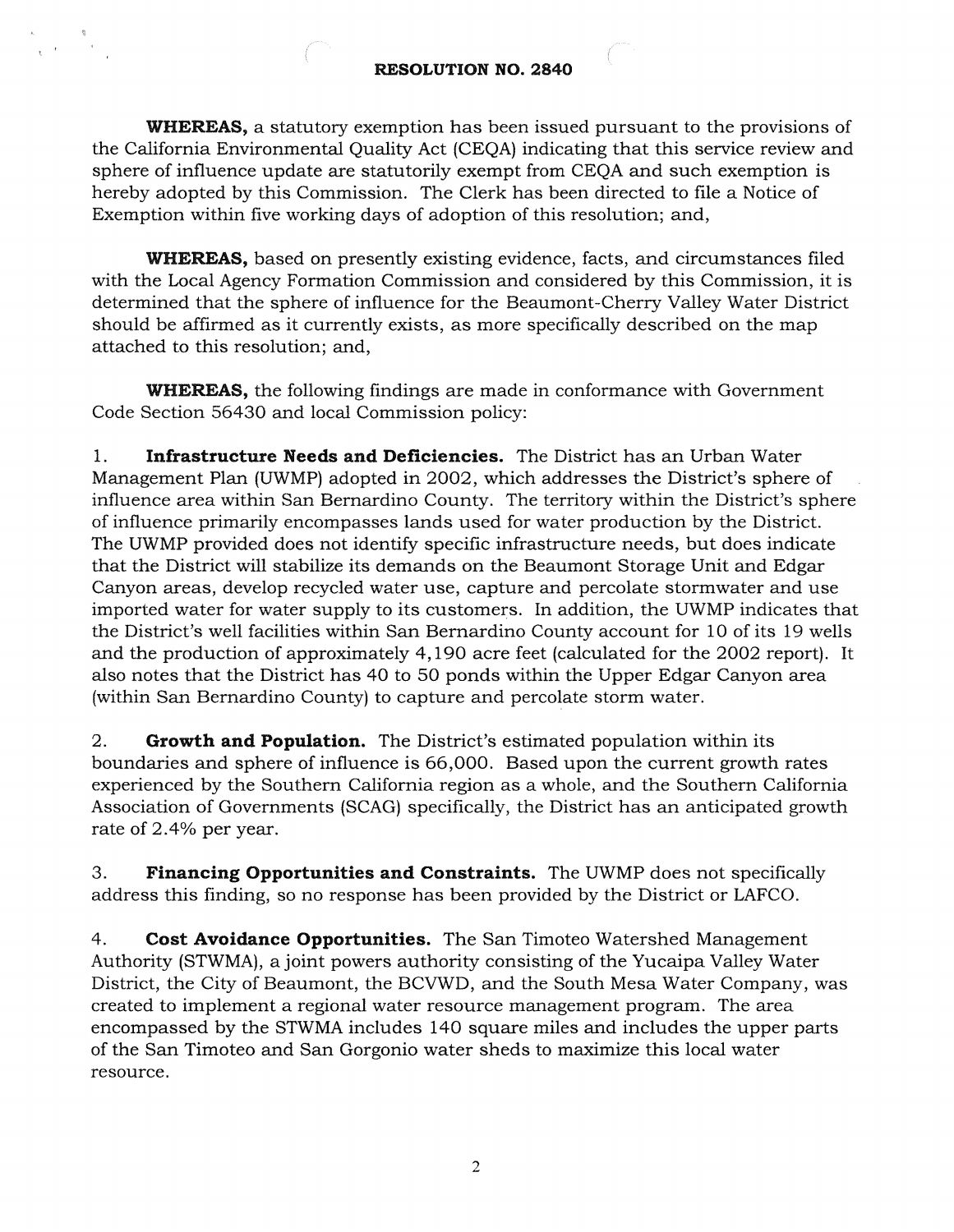5. **Rate Restructuring.** The UWMP does not specifically address this finding, so no response has been provided for the District or by LAFCO.

6. **Opportunities for Shared Facilities.** The UWMP does not identify any shared facilities within the San Bernardino County portion of the District's sphere of influence. No other relevant findings related to this factor were identified by the UWMP or LAFCO staff.

7. **Government Structure Options.** The District has operated successfully as a single-purpose special district for 50 years, during which time the District's customer base and service area have expanded significantly. The District was formed in 1919 as the Beaumont Irrigation District, operating under Irrigation District Law, defined by the lands provided water by the Beaumont Land and Water Company. In 1920, the District became the Beaumont-Cherry Valley Water District, and still operates under Irrigation District Law.

8. **Management Efficiencies.** The UWMP does not specifically address this finding, so no response has been provided for the District or by LAFCO.

9. **Local Accountability and Governance.** The District is governed by a fivemember Board of Directors, elected at-large. The District conducts its business at regularly scheduled meetings at its administrative facilities open to the public. No other relevant issues concerning this factor have been identified; and,

**WHEREAS,** the following findings are made in conformance with Government Code Section 56425 and local Commission policy:

## 1. **PRESENT AND PLANNED LAND USES**

The territory within San Bernardino County within the current sphere of influence of the Beaumont-Cherry Valley Water District is designated as Resource Conservation by the County General Plan. This land use designation does not anticipate development of the area. This sphere of influence update and service review have no potential to change present or planned land uses within the District sphere, since no changes to the sphere of influence are contemplated.

### 2. **PRESENT AND PROBABLE NEED FOR PUBLIC FACILITIES AND SERVICES IN THE AREA**

No changes to the District sphere of influence are proposed or contemplated through this review.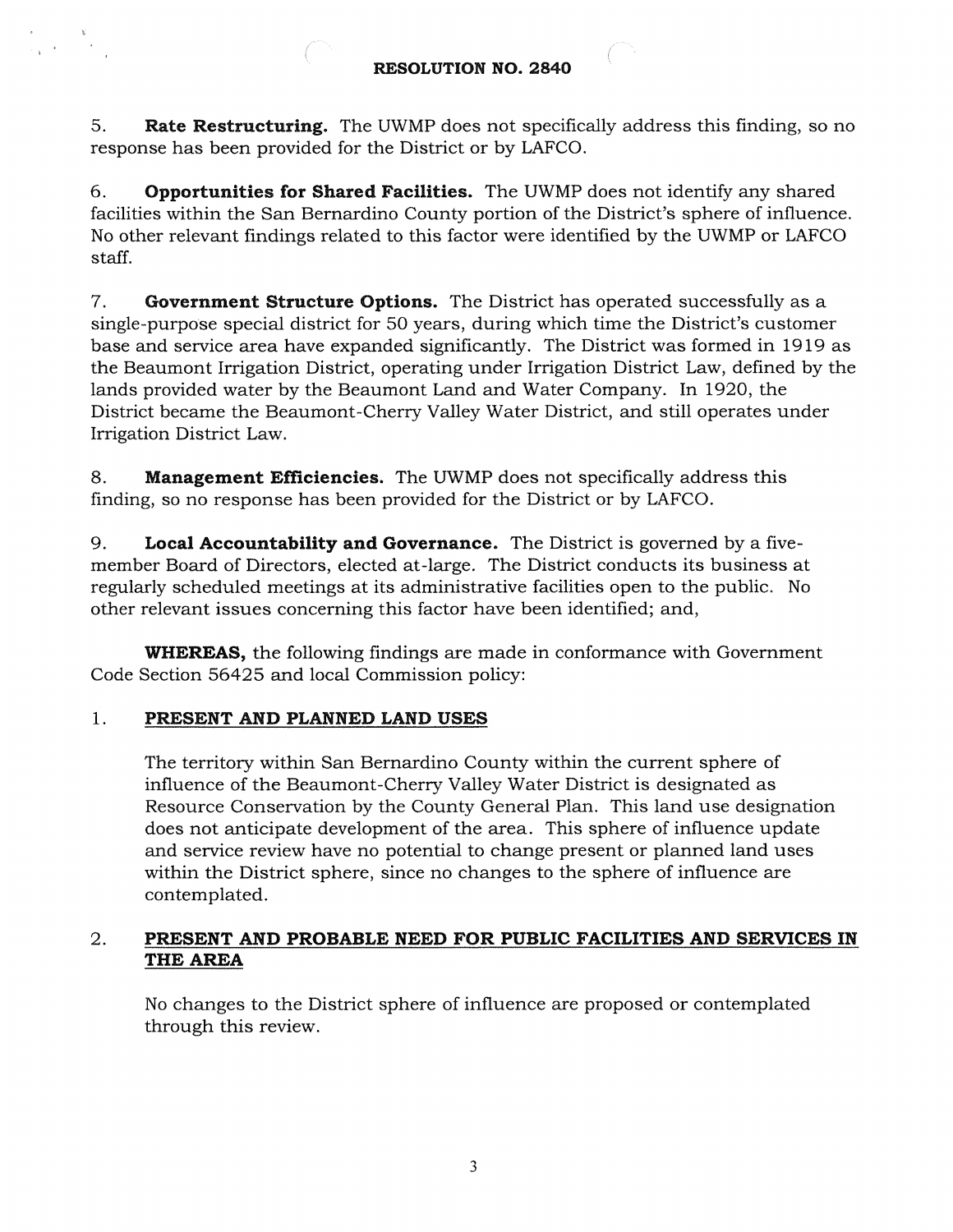#### 3. **PRESENT CAPACITY OF PUBLIC FACILITIES AND ADEQUACY OF PUBLIC SERVICES PROVIDED**

No changes to the District sphere of influence are proposed or contemplated through this review.

### 4. **COMMUNITIES OF INTEREST IN THE AREA**

No changes to the District sphere of influence are proposed or contemplated through this review. The Commission, therefore, determines that this factor of determination is not relevant to this review, as permitted by Government Code Section 56425.

### 5. **OTHER FINDINGS**

- A. Notice of the original hearing on August 18, 2004 was published as required by law in The Sun and the Yucaipa News Mirror, newspapers of general circulation in the area. As required by state law, individual notification was provided to affected and interested local agencies, County departments, and those individuals wishing mailed notice.
- B. Comments from landowners and any affected local agency have been reviewed and considered by the Commission in making its determination; and,

**WHEREAS,** the functions and services for the Beaumont-Cherry Valley Water District are determined by the Riverside County Local Agency Formation Commission as the Principal County for this agency; therefore, they are not included in the Rules and Regulations affecting the functions and services of Special Districts (originally adopted on November 10, 1976) of this Commission; and,

**WHEREAS,** having reviewed and considered the findings as outlined above, the Commission affirms and upholds the sphere of influence for the Beaumont-Cherry Valley Water District as it currently exists, and is depicted on the attached map.

**NOW, THEREFORE, BE IT RESOLVED** by the Local Agency Formation Commission of the County of San Bernardino, State of California, that this Commission shall consider the territory described on the attached map as being within the sphere of influence of the Beaumont-Cherry Valley Water District, it being fully understood that establishment of such a sphere of influence is a policy declaration of this Commission based on existing facts and circumstances which, although not readily changed, may be subject to review and change in the event a future significant change of circumstances so warrants.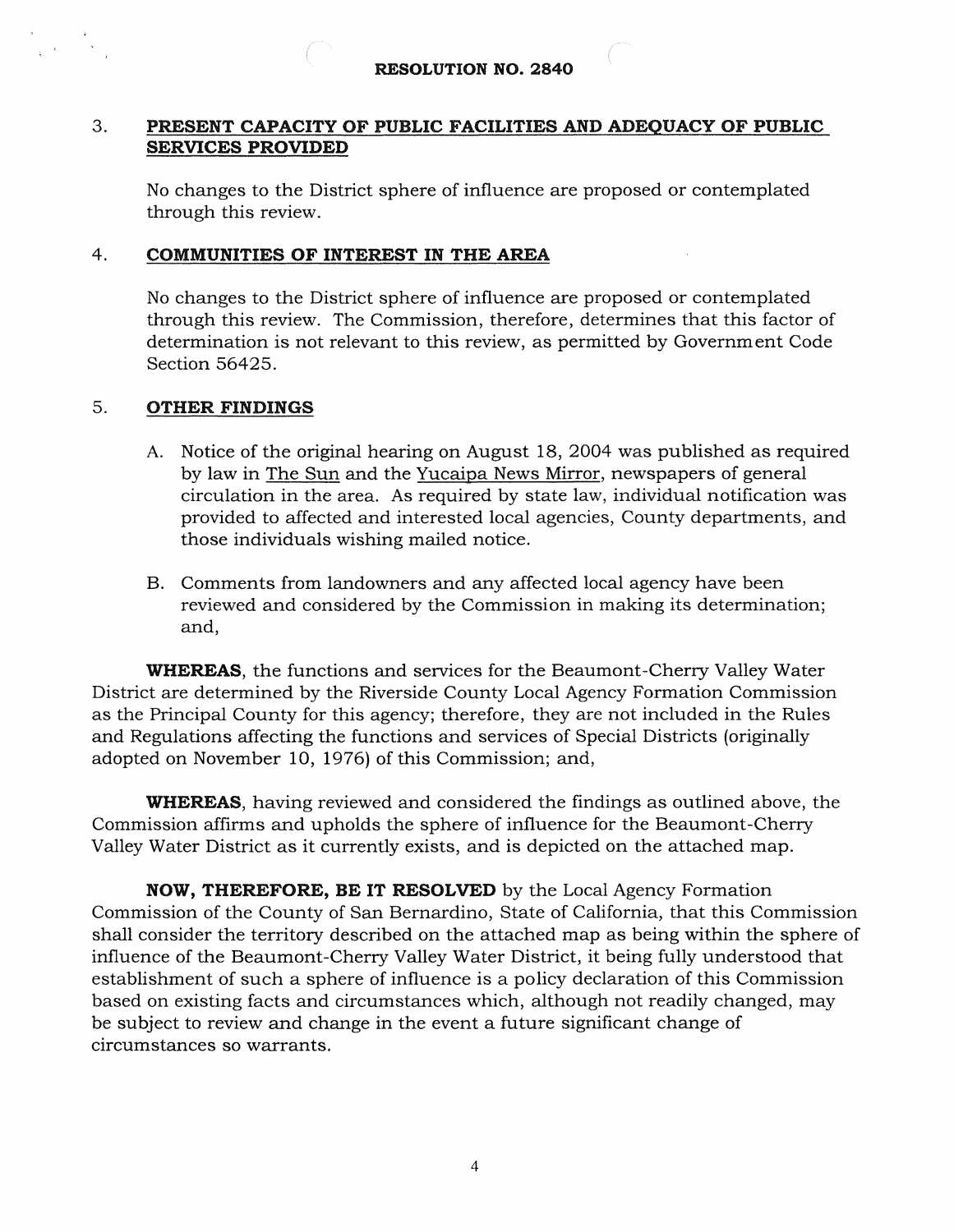**BE IT FURTHER RESOLVED** that the Local Agency Formation Commission of the County of San Bernardino, State of California, does hereby determine that the Beaumont-Cherry Valley Water District shall indemnify, defend, and hold harmless the Local Agency Formation Commission of the County of San Bernardino from any legal expense, legal action, or judgment arising out of the Commission's affirmation of this sphere of influence, including any reimbursement of legal fees and costs incurred by the Commission.

**THIS ACTION APPROVED AND ADOPTED by the Local Agency Formation Commission of the County of San Bernardino by the following vote:** 

**AYES: COMMISSIONERS: Bagley, Blane, Colven, Cox, Pearson, Young** 

**NOES: COMMISSIONERS: None** 

**ABSENT: COMMISSIONERS: Williams** 

STATE OF CALIFORNIA ) ) ss. COUNTY OF SAN BERNARDINO )

I, KATHLEEN ROLLINGS-McDONALD, Executive Officer of the Local Agency Formation Commission of the County of San Bernardino, California, do hereby certify this record to be a full, true, and correct copy of the action taken by said Commission, by vote of the members present, as the same appears in the Official Minutes of said Commission at its meeting of October 20, 2004.

DATED: October 22, 2004

McDONALD KATHLEEN RÖLLINGS **Hurton ROLLINGS MCD Executive Office**